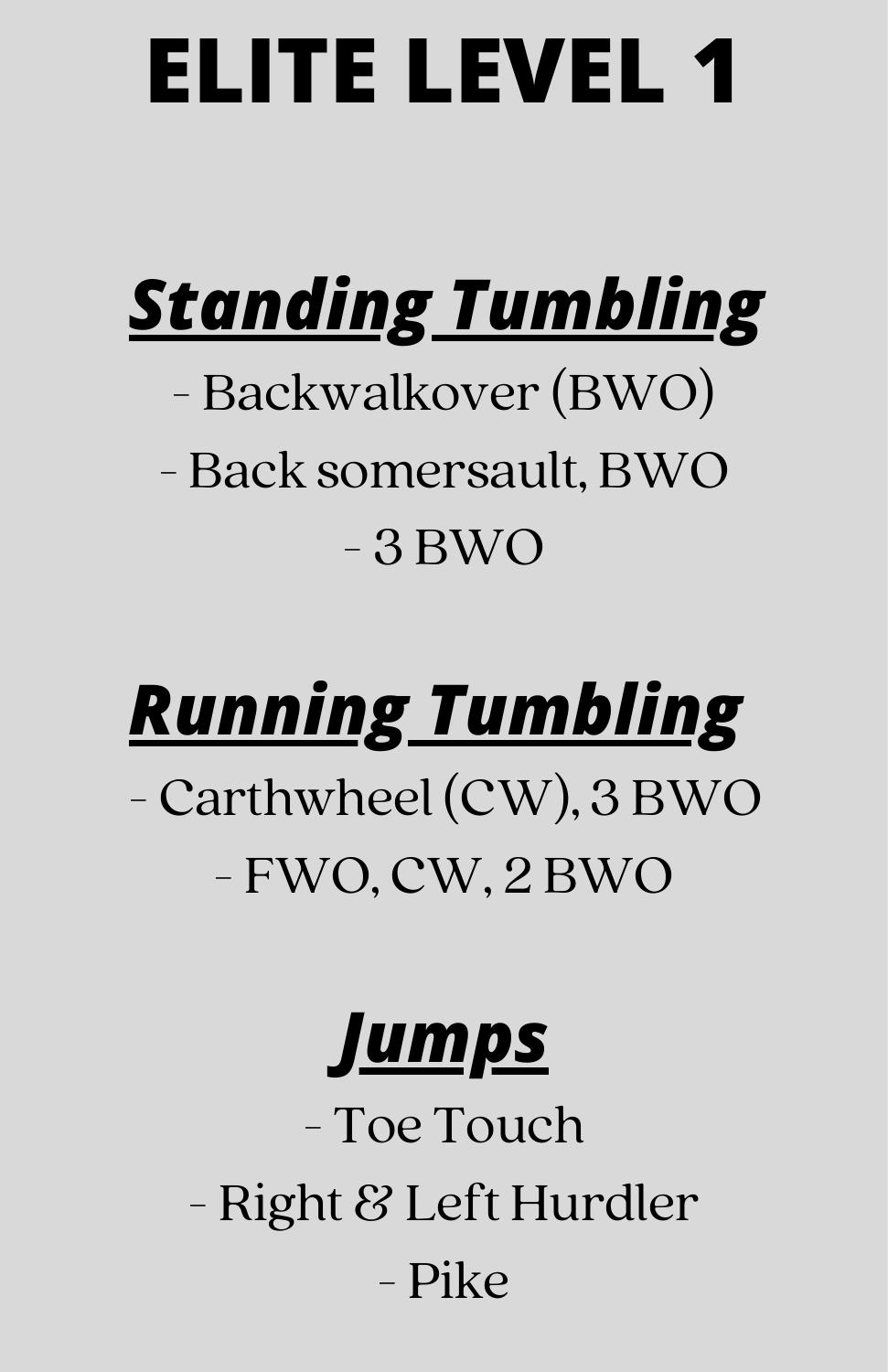## *Standing Tumbling*

#### - Backhandspring (BHS), Pause, BHS - BHS, BWO, BHS

## *Running Tumbling*

#### -FWO, RBHS Series - RBHS, 1/2 Turn, RBHS Series

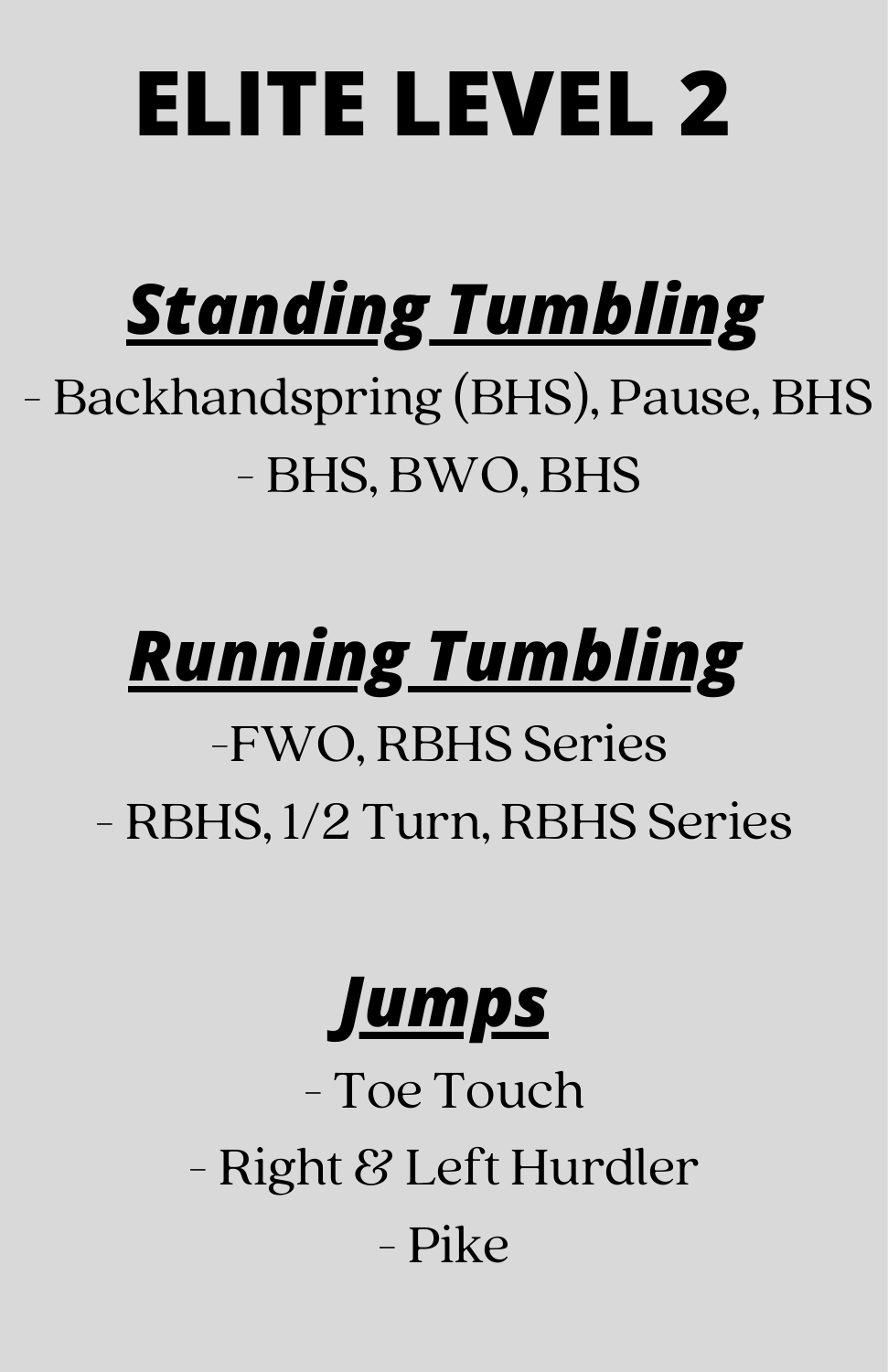## *Standing Tumbling*

- Aerial or Punch Front - 3 BHS

## *Running Tumbling*

-RBHS, 1/2 Turn, RBHS Tuck

- Aerial, chassè, RO or RBHS Tuck
- Punch Front, Hurdle, RO or RBHS

Tuck

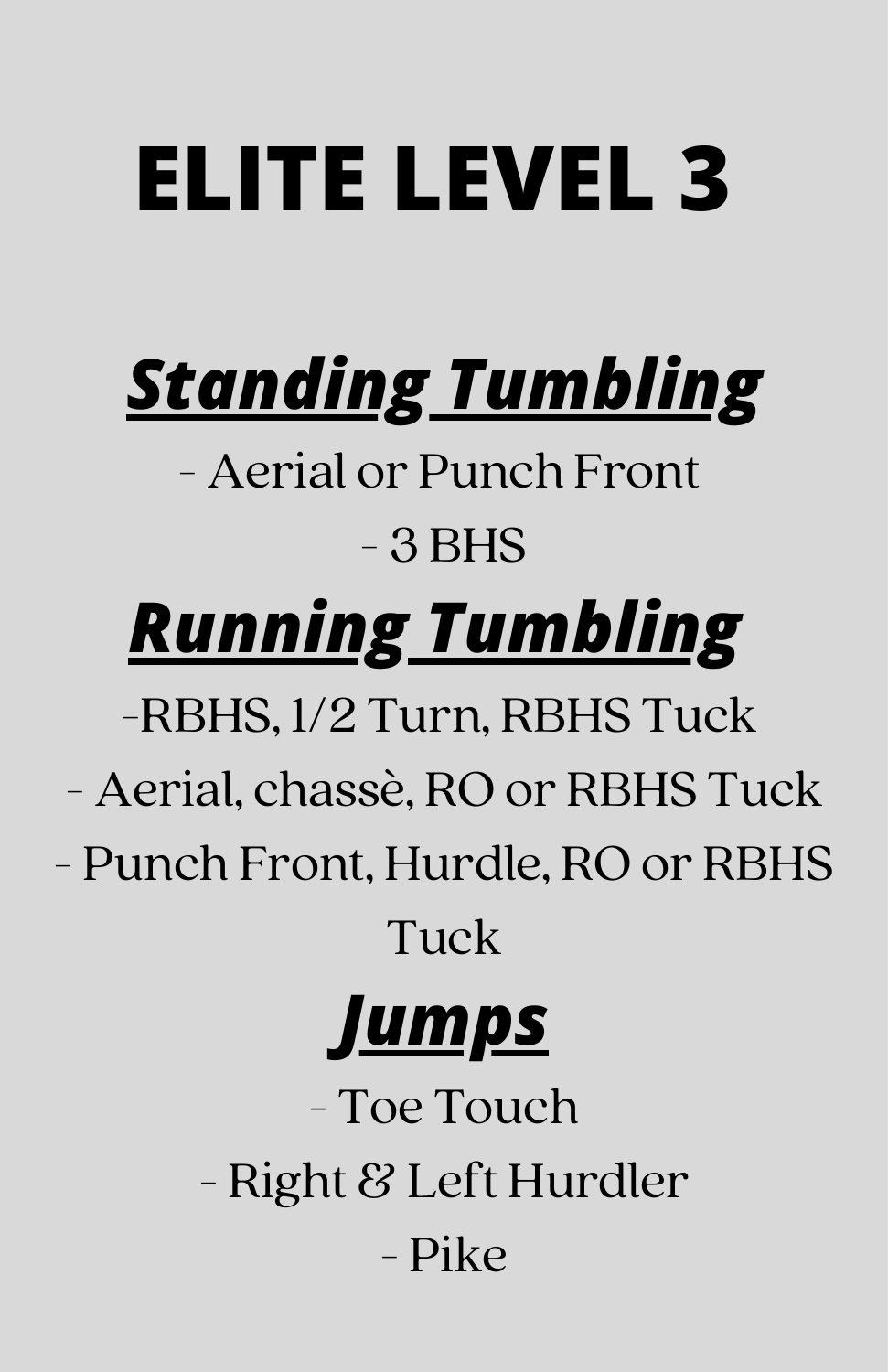## *Standing Tumbling*

- CW Tuck or Standing Tuck -1 BHS to Tuck

-1 Jump to 2 BHS to Tuck

## *Running Tumbling*

-Whip, BHS to Layout - Punch Front S/O through to Layout

- Flyspring through to Layout

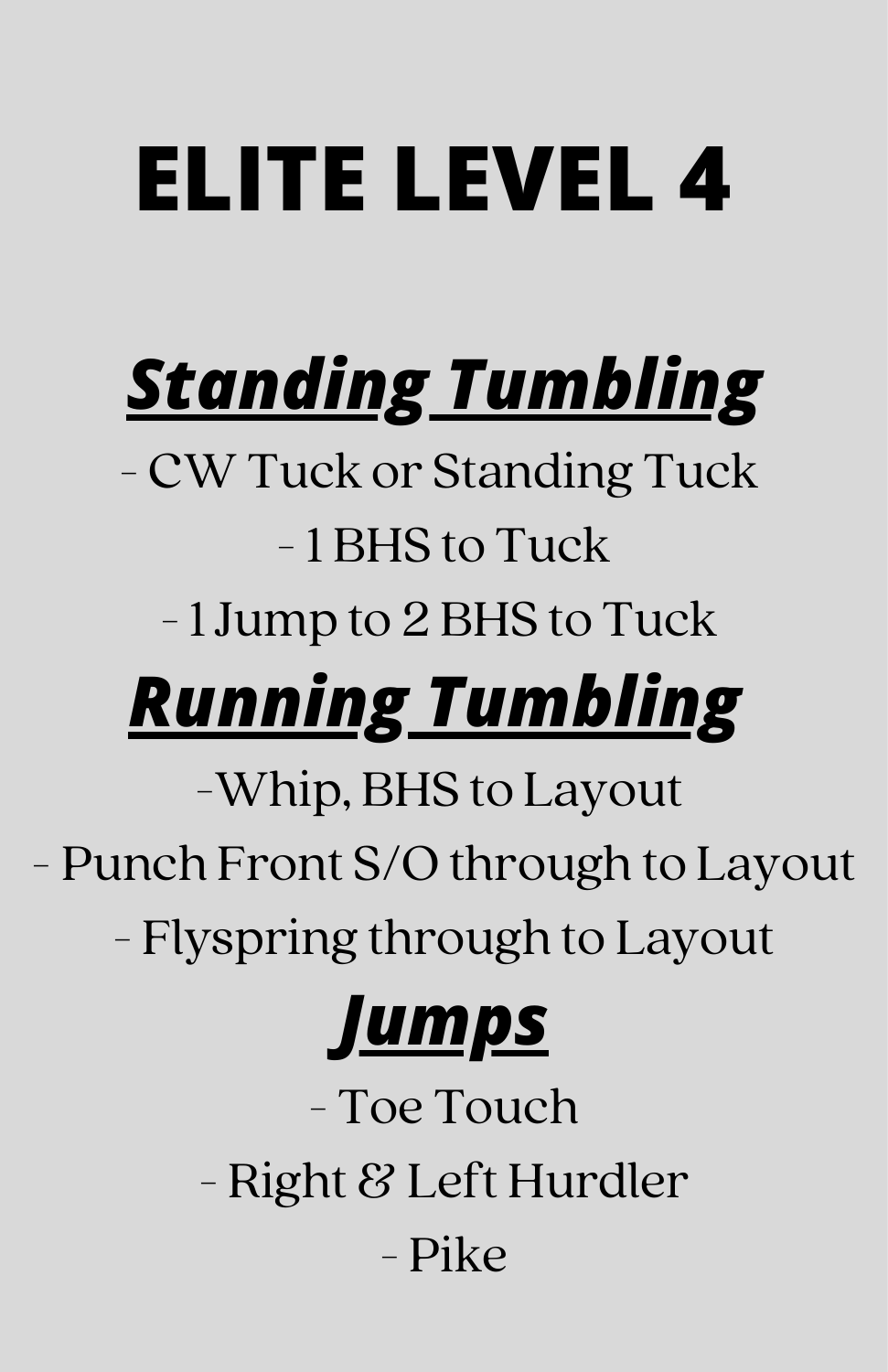## *Standing Tumbling*

- Tuck, 2 BHS to Layout

- 2 BHS to Whip, Tuck

#### - 2 BHS to Layout

### *Running Tumbling*

#### -RBHS Full

- Punch Front S/O through to RBHS

#### Full

- Whip to RBHS Full